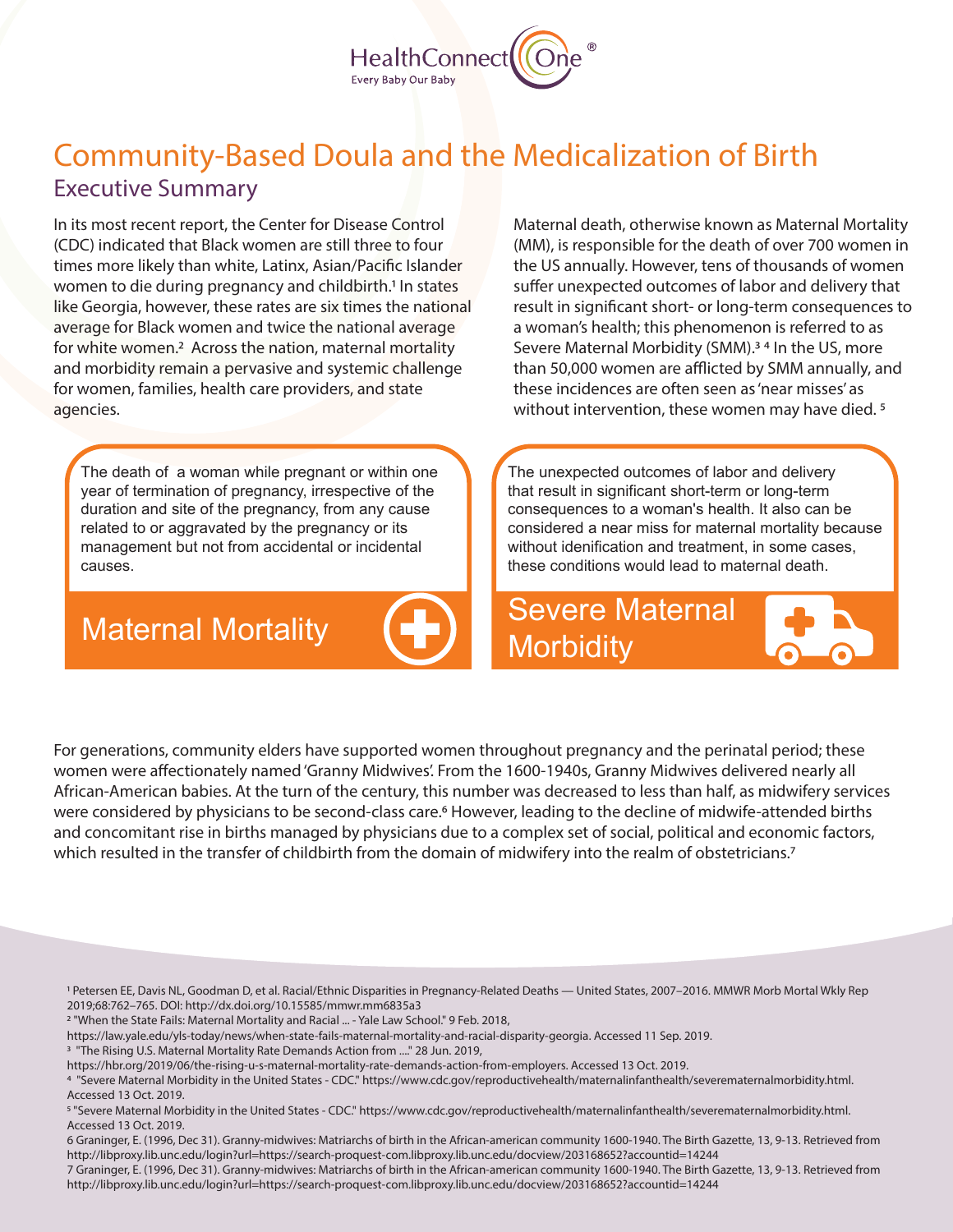

Community-Based Doulas (CBDs) are community health workers who have training in prenatal health, childbirth education, labor support, lactation counseling, and infant care. Services are provided through home visits during pregnancy, continuous labor support at the birth site, and home visits during the postpartum period and ideally work with the birthing parent as early as possible in the pregnancy through one year postpartum. However, much like the Granny Midwives of yore, CBDs face legislative challenges in the form of onerous certification and licensing standards, which unintentionally (or intentionally) inhibit these community members from providing services.

CBDs offer an assortment of benefits from increased breastfeeding to emotional and psychological support.

## Benefits of Community-Based Doula



Reduced epidural analgesia

Increased breastfeeding practices

Reduction of low birth weight births

Cost savings

Pathway to economic security

T

Lowered cesarean births

Services to marginalized populations

Emotional and psychological support

The relationship between a pregnant woman and a doula is significantly impacted by whether they share the same race, culture or experience. In some instances, the pregnant woman may be hesitant or resistant to receiving medical care because of a lack of trust. Often, when women of color who already face societal discrimination are additionally mistreated in the healthcare system, it affirms and continues this cycle of mistrust. Racial concordance between the mother-to-be and the doula

serves to create a comfortable environment where the client is receptive to the services being rendered.<sup>8</sup> Since CBDs are recruited from the community, they often look like, talk like and have a similar lived experience as the families that they provide support to. This strength allows them to be able to help families navigate the institutional racism that they face in the healthcare system and mediate the negative experiences during pregnancy, birth and in the postpartum period.